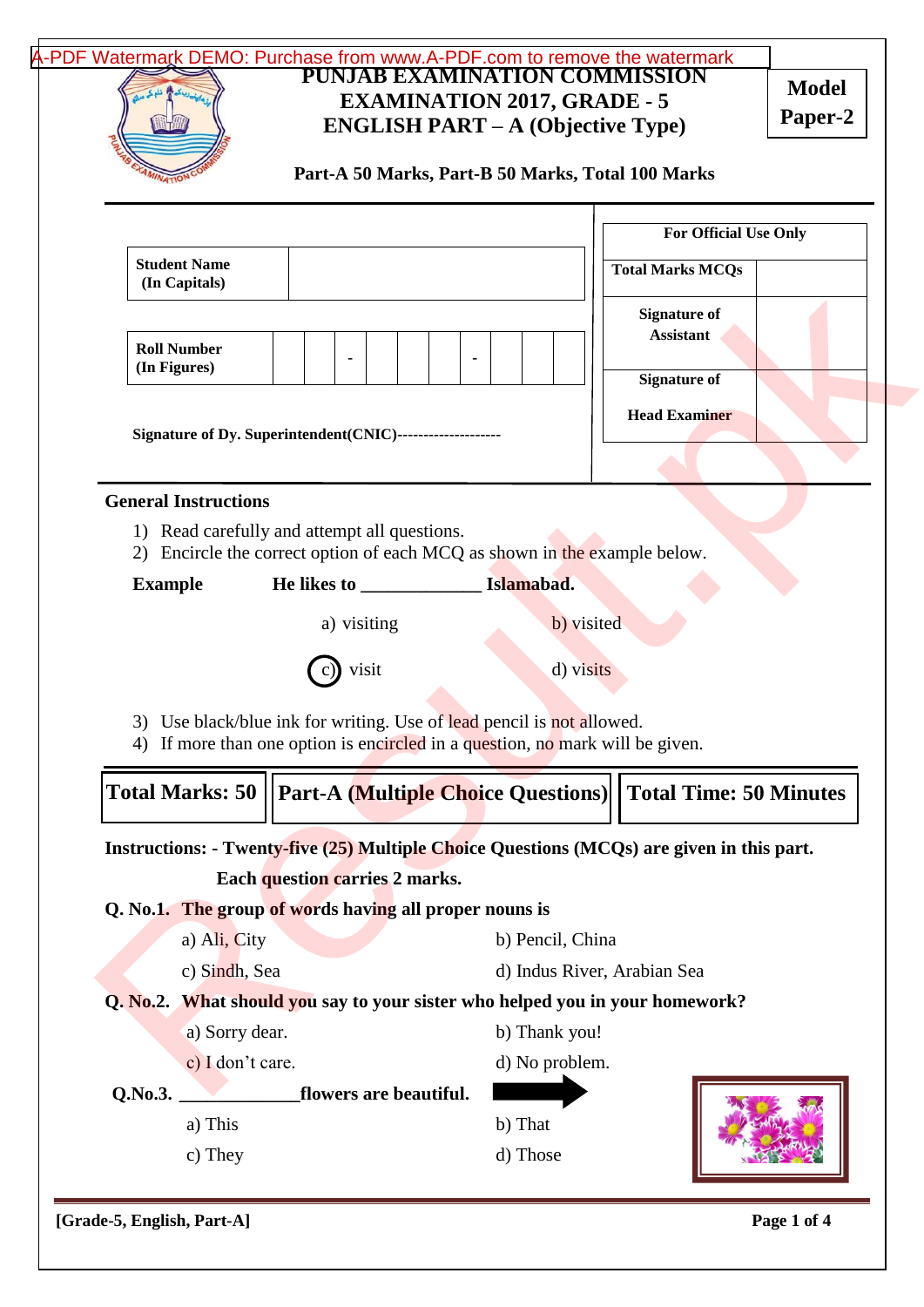|                                          | Q.No.4. Choose the correct diagraph to complete the word "Photogra_______".             |                     |         |  |  |
|------------------------------------------|-----------------------------------------------------------------------------------------|---------------------|---------|--|--|
|                                          | a) ph                                                                                   | b) sh               |         |  |  |
|                                          | $c)$ gh                                                                                 | $d$ ) ch            |         |  |  |
|                                          | Q.No.5. In the given picture, the lamp is ______________ the table.                     |                     |         |  |  |
|                                          | a) from                                                                                 | $b)$ to             |         |  |  |
|                                          | c) under                                                                                | d) on               | $\circ$ |  |  |
|                                          | Q.No.6. A word that rhymes with "mountain" is                                           |                     | O       |  |  |
|                                          | a) mission                                                                              | b) fountain         |         |  |  |
|                                          | c) fortune                                                                              | d) mention          |         |  |  |
|                                          | Q.No.7. We stayed in ______ beautiful house in Murree.                                  |                     |         |  |  |
|                                          | a) a                                                                                    | b) an               |         |  |  |
|                                          | c) the                                                                                  | d) any              |         |  |  |
|                                          | Q.No.8. I will______________ my birthday with my family.                                |                     |         |  |  |
|                                          | a) celebrate                                                                            | b) celebrated       |         |  |  |
|                                          | c) celebrating                                                                          | d) celebrates       |         |  |  |
|                                          | Q.No.9. My sister ______ me in studies but she is ______ her room now.                  |                     |         |  |  |
|                                          | a) help, cleaning                                                                       | b) helps, cleans    |         |  |  |
|                                          | c) helps, cleaning                                                                      | d) helping, cleans  |         |  |  |
|                                          | Q.No.10. When I _______ the house, it was                                               |                     |         |  |  |
|                                          | a) left, raining                                                                        | b) leaving, raining |         |  |  |
|                                          | c) leaving, rained                                                                      | d) left, rained     |         |  |  |
|                                          | Q.No.11. The sentence with correct capitalization is                                    |                     |         |  |  |
| a) Islamabad is The Capital of Pakistan. |                                                                                         |                     |         |  |  |
|                                          | b) islamabad is the Capital of Pakistan.                                                |                     |         |  |  |
|                                          | c) Islamabad is the capital of Pakistan.                                                |                     |         |  |  |
|                                          | d) islamabad is The Capital of Pakistan.                                                |                     |         |  |  |
|                                          | Q.No.12. The sentence with correct punctuation is                                       |                     |         |  |  |
|                                          | a) Did you buy these vegetables, and meat.<br>b) Did you buy these vegetables and meat! |                     |         |  |  |
|                                          | c) Did you buy these vegetables and meat?                                               |                     |         |  |  |
|                                          | d) Did you buy these vegetables and, meat                                               |                     |         |  |  |
|                                          |                                                                                         |                     |         |  |  |

٦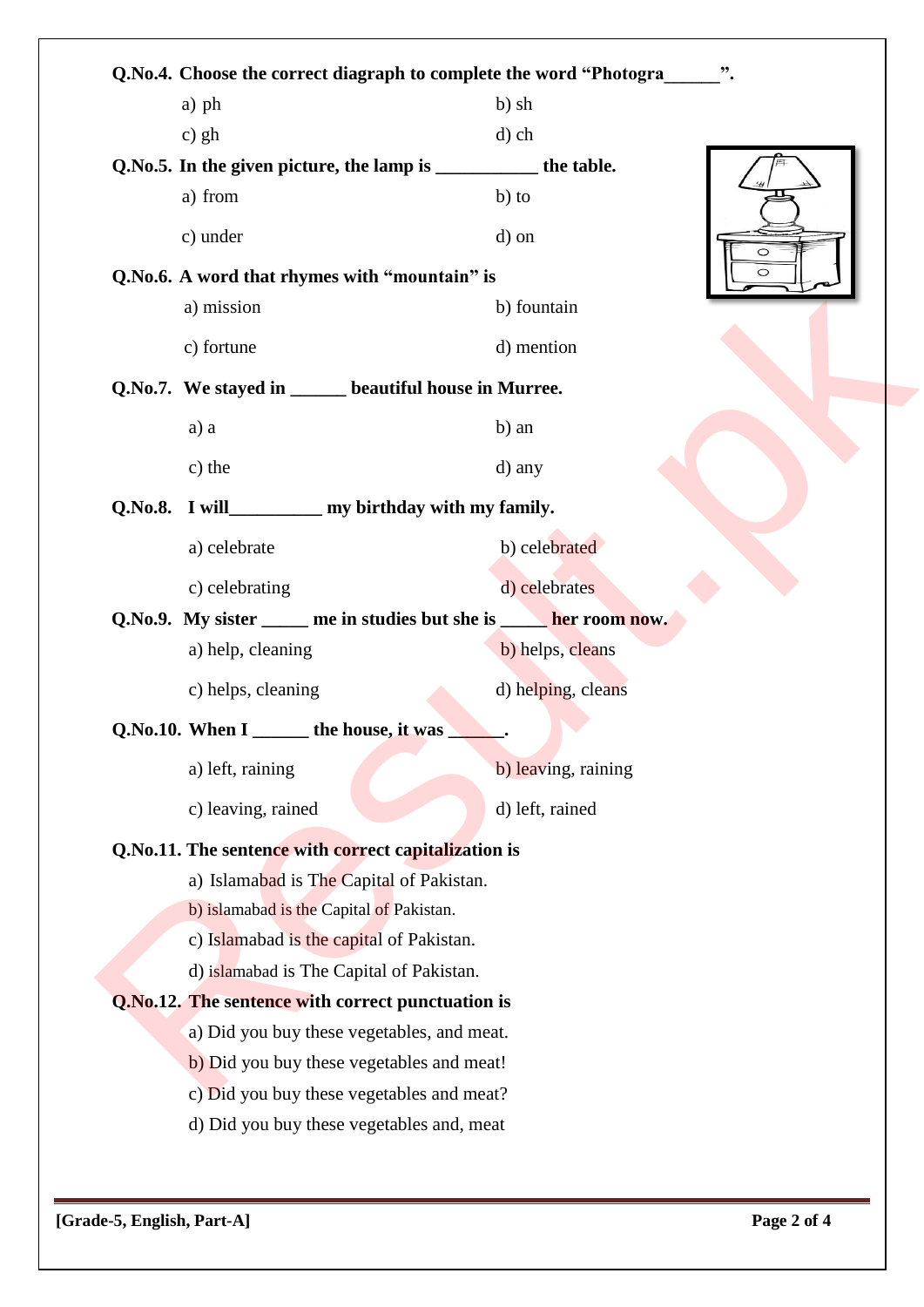| Q.No.13. Which of the following options can be used to make a compound word that starts<br>with "rain". |                     |
|---------------------------------------------------------------------------------------------------------|---------------------|
| a) cloud                                                                                                | b) bow              |
| c) sun                                                                                                  | d) sky              |
| Q.No.14. Ayesha scored                                                                                  | marks in her class. |
| a) most high                                                                                            | b) higher           |
| c) more highest                                                                                         | d) the highest      |

## **Read the following paragraph carefully and answer Q. No. 16, 17, 18, 19 and 20.**

I always dreamt of flying. I am a brave child. After mastering the earth, I started imagining my success

--------------------------------------------------------------------------------------------------------------------

in the sky. I live in a mountainous area which is an ideal tourist spot. Flying was my passion. One afternoon, I sighted an object that looked like a parachute. So I rode my bike and reached the spot. It was a balloon. One of my friends was standing there. He called me to help him. I held one of the ropes attached to the balloon. I was supposed to hold onto the rope until the balloon was filled with air and ready to fly. There were two men holding the seat of the balloon for the pilot. Mr. Jawad lit the burners to heat the air and the balloon swelled up. Hot air began to fill in the balloon. [Result.pk](http://www.result.pk)



#### **Q.No.16. The boy came near the balloon to**

a) show the parachute to his brother.

**Q.No.15. Every student in this class \_\_\_\_\_\_ intelligent.**

a) am b) are c) has  $d)$  is

- b) meet his friend at the spot.
- c) watch the flying object.
- d) look at the men standing there.

#### **Q.No.17. The boy was holding the rope to**

- a) fly in the air b) light the burner
- c) keep the **balloon down** d) tie it to the ground
	-

# **Q.No.18. The thing which was helping the balloon to fly was**

- a) the mountainous area b) the rope
- c) hot air produced by the burners d) the parachute

## **Q.No.19. Flying was his passion which meant he \_\_\_**

- a) knew how to fly b) disliked flying
- c) had strong desire to fly d) helped pilots to fly
- **Q.No.20. The topic sentence of the paragraph is**
	-
	- c) I live in a mountainous area
	- a) I am a brave child. b) I started imagining my success in the sky.
		- d) I always dreamt of flying.